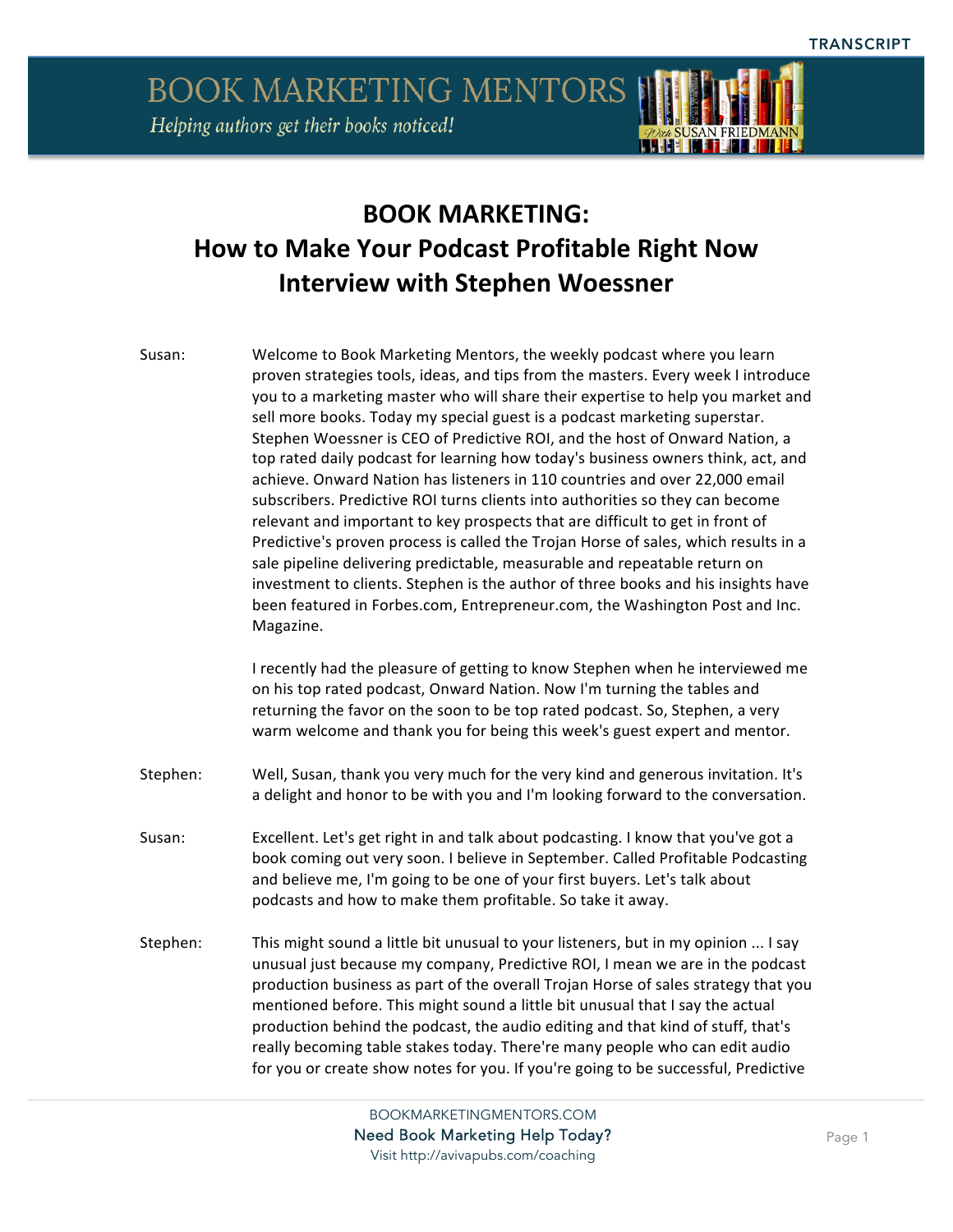

is going to be successful, long-term, in this space we really have to have better strategy. We have to have a monetization strategy. We have to be able to show a predictable, measurable path to return on investment. Really, that's the key.

If anybody that is listening right now, to this episode, if they're thinking about having a podcast, it really isn't about the technical nuts and bolts behind the show and what the show sounds like. It is all about, on the front end, the strategy of how is the show going to generate money? How is it going to drive revenue into your core business? That's where I think that most podcasters make mistakes because they think I'm going to be a podcaster and somehow the podcast is going to generate revenue and of itself. Are there some people that generate revenue purely through their podcast? Through ads and this and that? Yes, of course there are. But largely, the people, the business owners who are successful, the authors who are successful with their podcast, it isn't because the podcast is generating ad sales. It's because they have been able to figure out a way in order for the podcast to be biz dev.

To sit on the front end of their book or sit on the front end of their core business and then that drives a lot of revenue into their business because they're a practitioner. They have a business. They're an operator. They are a business person, not a podcaster throwing out audio to iTunes and thinking that the world's going to knock on their door, because that rarely ever happens.

Susan: I'm starting to feel very guilty here because you just hit a sore spot, Stephen.

- Stephen: How so? What is the sore spot?
- Susan: The sore spot is that I've developed this podcast and now it's how to monetize it. I hadn't thought of that in the beginning. I thought of it as a way to build credibility in the marketplace. Now, to turn it into a profit center, because like you, I spend a lot of time developing, interviewing, getting it all ready and nice to go up. Mine isn't a daily show, mine's a weekly. We've been going now, this is probably going to be in the high 80s, the episode. It's been going a year and half now. I'm struggling to find a way to how to turn this into a profit center.
- Stephen: I've got some ideas. Do you want me to share that? I'd be happy to.
- Susan: Why not, because I think our listeners can benefit from that. Because maybe they are doing our they plan to do a podcast very much the way I'm doing it or in their own way. They, then, fall into the trap of becoming what you call just a podcaster, and then what?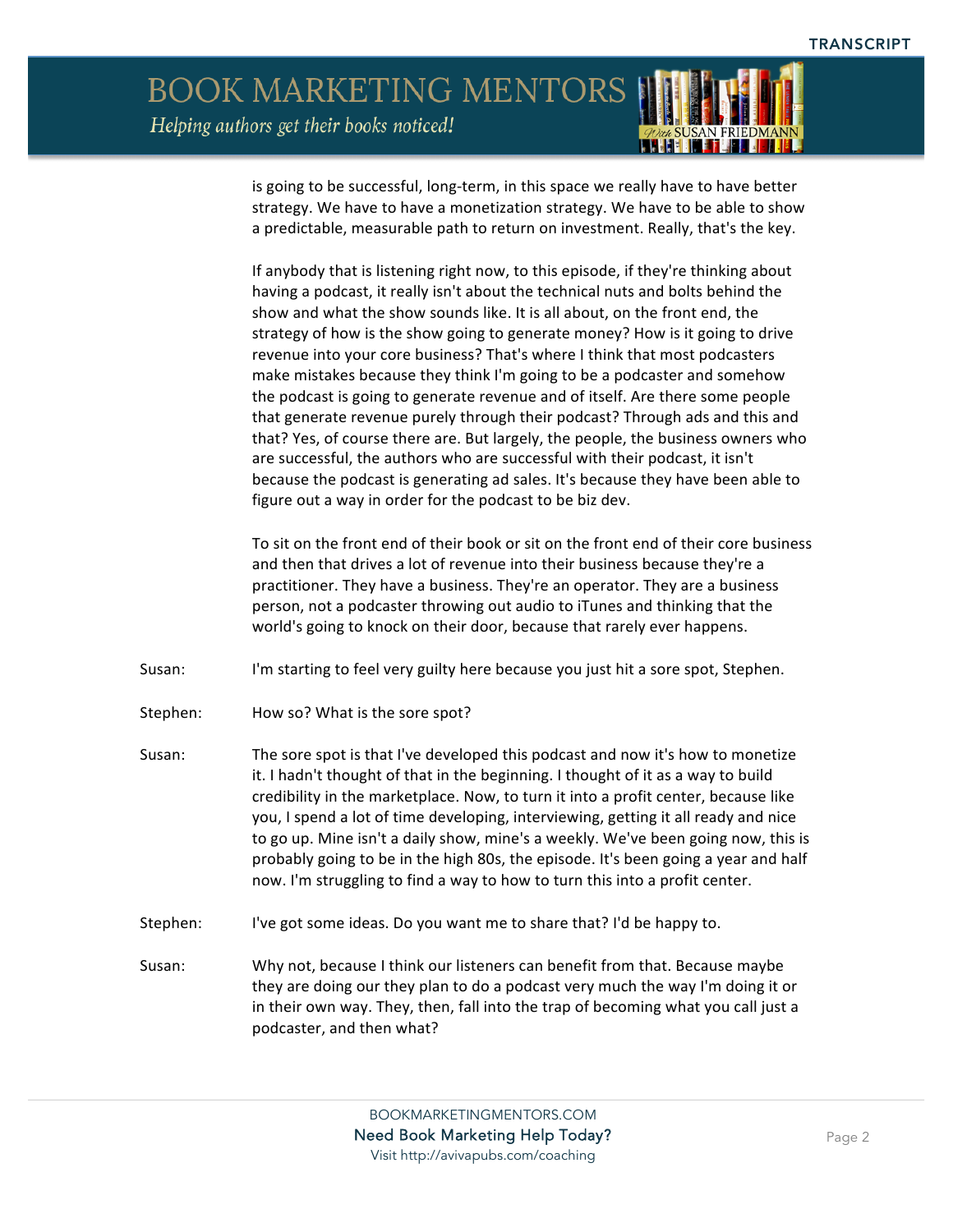Stephen: My guess is many of your listeners just raised their hand and said amen because there in the exact same boat as you, Susan. Because that is very typical. You're not alone in that and it's very, very common for somebody to get very excited about a podcast and deliver exceptional content, as you are, on a weekly basis. You've been very consistent. You've got 80 or so episodes, so roughly a year and a half like you mentioned. That, in and of itself, deserves some congratulations. The reason being is because it's important for your listeners to know that most people quit after seven episodes. Because they get frustrated, they get disillusioned. They're not sure why people aren't banging down their door after seven episodes, which is roughly about two months. They can't figure out why the world hasn't and set on fire, yet.

> The reality is that you been doing this, you've been grinding it out for a year and a half. You're already in the upper 5% of the best podcasters because you've been doing this for such a period of time. That body of work deserves some respect. Let's start there. Second, the Trojan Horse of sales, let me break that down and then we can, maybe, talk about a couple of the ways that that might work for your business as well as some of your listeners businesses. The Trojan Horse of sales means we sit down and develop a strategy around your dream 50 prospects. Like the dream 50 prospects that you would like to be doing business with within your core business. For you, maybe that's prospective authors, maybe that's somebody who already has several books under their belt and they're looking for that next book and they're wanting to write that next book.

> They already have a core business and they're looking to put, maybe, the fourth or fifth book out in front of their core business to really be like rocket fuel added into their business. Whoever your dream prospects are, Susan, making a list of 50 of those people and getting very specific about the people who you want to invite. Not, "I want to have business owners who kind of look like this." No, getting really specific on the names of each of those 50 people, and then those people, that dream 50 list, they become the guests on your show. You might not know them from Adam or Eve and that's okay. You're using, then, the podcast as the ultimate business card. The way to bring them into your ecosphere. The way to treat them with the love and respect that they deserve. The way to then pull content from them and to share their expertise with your audience.

By doing so, you've created a relationship. You've opened a relationship. The reason why we call this the Trojan Horse of sales is because, just like in the story, the Greeks leave the Trojan Horse there, outside the city gates of Troy. The citizens of Troy, the leadership of Troy, they're unsuspecting. They, wheel that Trojan horse into the courtyard and they think they've won the battle, they've won the war. They start to celebrate and so forth, and later that night, soldiers jump out, game is on, fight, sack the city. Like from sales strategy. The Trojan Horse, a.k.a. your podcast, opens the door. Your prospect wheels you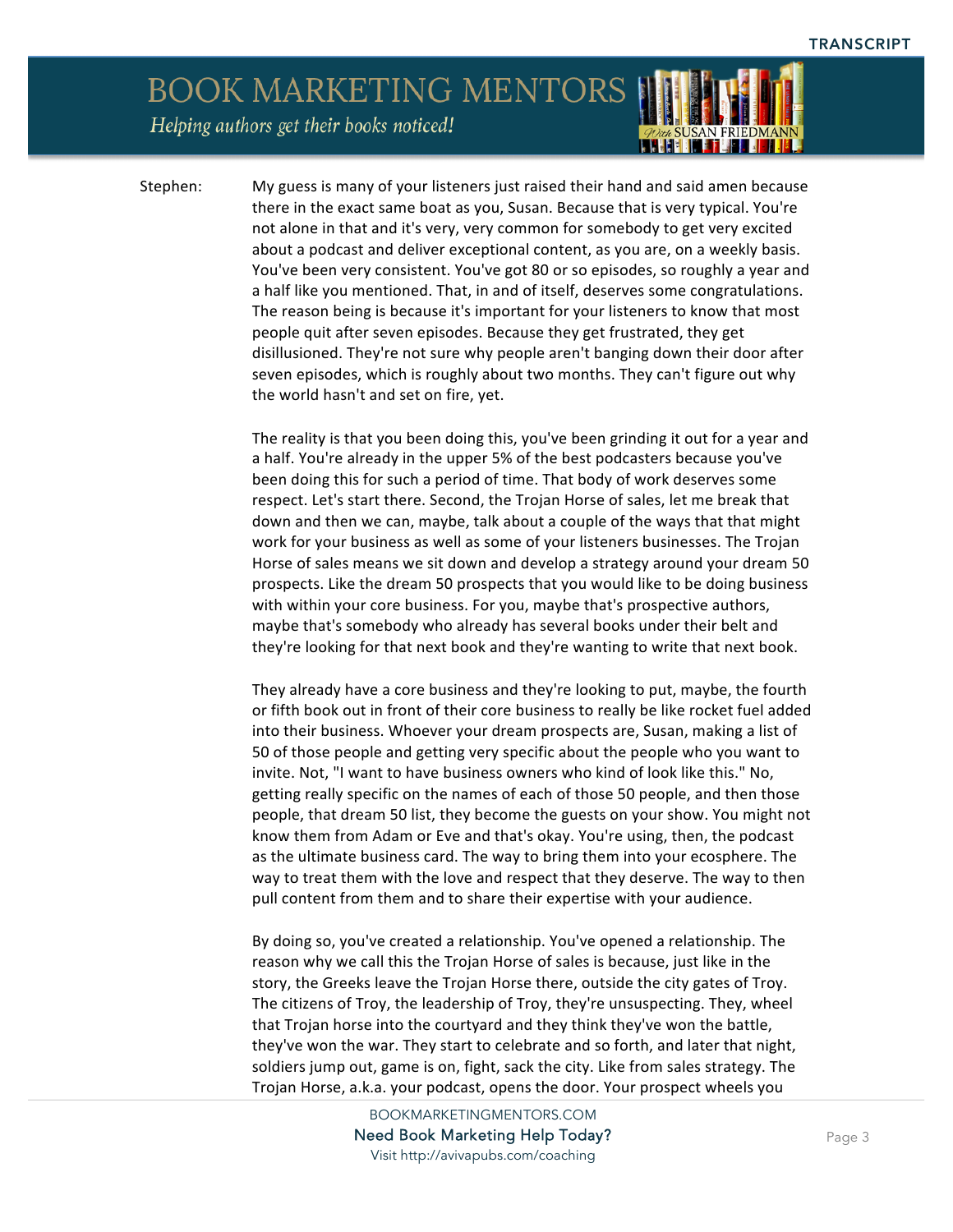

past the gatekeeper into the courtyard and then it's game on. It's time to fight. You've got an audience. Now it's time for you to fight or sell. Your podcast does that for you but it starts at the front end of knowing which city gate you want to be in front of. That's the first place to start.

Susan: That's fascinating and, yes, I know that I am a little picky about the people who I do have on the show. I made a few errors along the way but that's par for the course, I think. As we move through this, I can see that each episode gets better and better because the quality of the people I'm inviting, the guests, has risen. I'm totally with you on that. Dreaming up those 50 prospects, I need to put my thinking cap on that one, so thank you. Aside from converting guests into a nation of true fans and paying customers, are there other ways that we can monetize that podcast?

Stephen: Yeah, there definitely are. One of the big ones that we're really unpacking right now, and having some early on success with, his sponsorships. Now, just to be clear, I'm not talking about inserting a company's mid roll ad into the episodes of your show. Because typically the CPM rates, or the cost per thousand rates of that, based on downloads and so forth is not going to provide you with income that is really going to offset expenses in your business or be truly considered to be a revenue stream for most typical podcasts. The average download for an episode, according to Rob Walsh at Libsyn, is a couple of hundred downloads per episode. If you're listening right now and you already have a show and you're doing better than that, you are then in the upper five to four percent of all podcasts.

> It is very, very rare for a podcast to actually do millions of downloads and that's really what you need in order to be, quote unquote, selling ads and making money from that. Instead, I subscribe to Linda Hollander's recipe, and Linda's one of the world's foremost leading authorities on selling sponsorship to large companies like Delta, Bank of America, American Express. Very large brands. There, it's about relationships. There, it's about, not downloads, but what properties can you then leverage on behalf of your sponsor. Your podcast, your website, your email list, a book, maybe you're doing live events. Maybe you are doing speaking. How can you then bring that sponsor into all of the different properties that you have within your business? YouTube channel, whatever they might be. Instagram account, Facebook, LinkedIn, whatever.

> Being able to offer up all of that and then being able to sell a 10 to hundred thousand dollar sponsorship as a result. So if your listeners go to episode 490 of Onward Nation they'll hear Dave Mammano, one of our podcasting clients here at Predictive ROI, where he sold, following Linda's recipe, a \$30,000 sponsorship to the company Paychecks. Can your listeners do the exact same thing? Yes,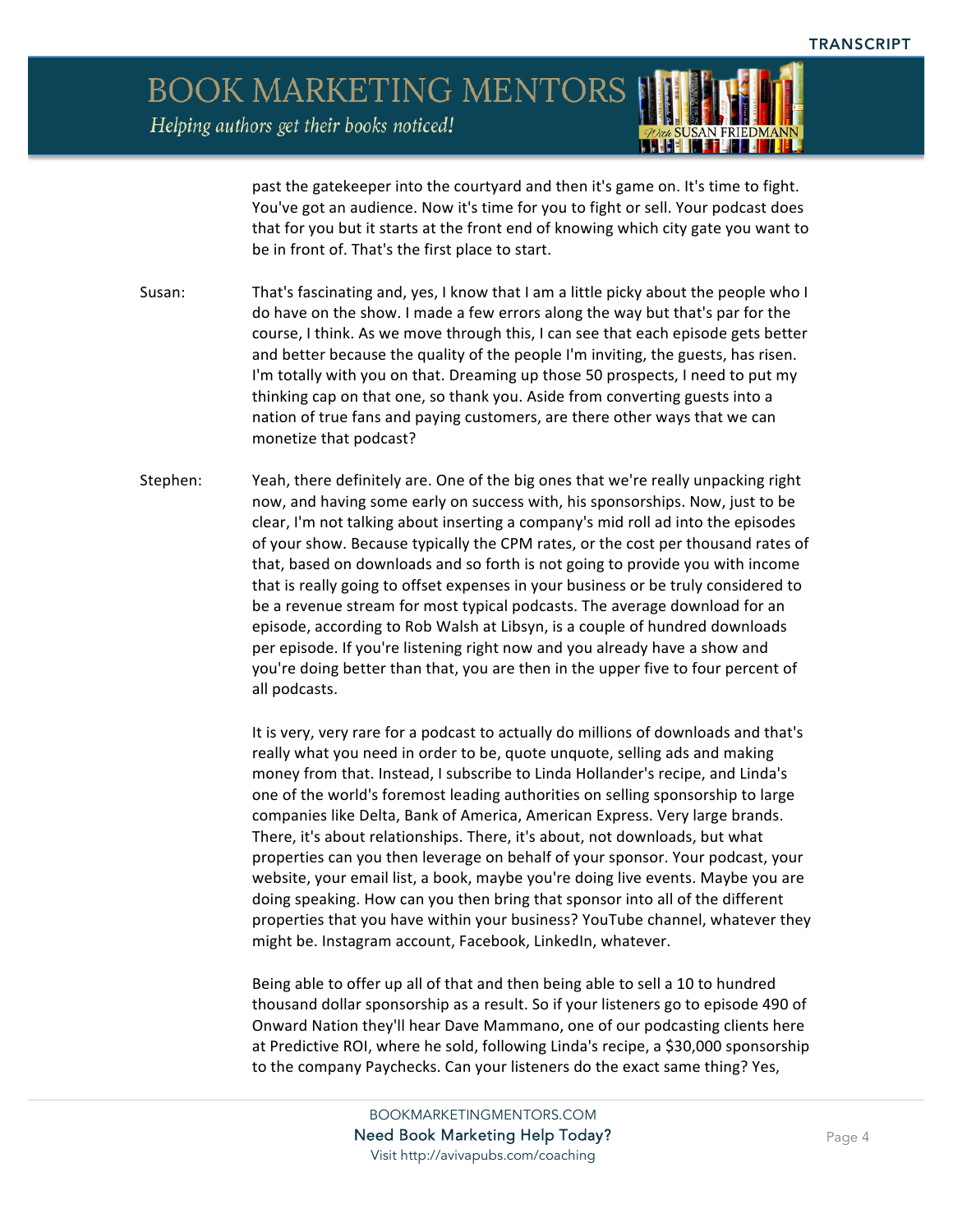

because it wasn't about downloads. It was about getting Paychecks involved in all of Dave's properties at the Avanti entrepreneur group. You can absolutely do it. Sponsorships, not ads.

Susan: That's wonderful and thank you for mentioning Linda. She's done a couple of episodes from me and we published her book at Aviva Publishing. Yes, she's a great resource and we'll definitely add her into the show notes as well. Sponsorship. Very, very powerful. What else? Is there anything else that we could be doing and should be? Could we be reselling the best of 2016 podcasts? Because if you got hundreds and hundreds of podcasts, people are not going to go through them to find what they want, but if you catalog them in a way, would people buy that?

Stephen: I've not seen that, but maybe some people are doing that. I just haven't seen it. It doesn't mean that it doesn't exist, it's just not something that I have expertise in. I would say, then, I'm not a big fan of developing info courses. Let me clarify what I'm talking about, there. There's so much garbage out there about info courses now. It's like, "I'm going to become an expert, and four weeks later after I studied this, I'm going to be the blah blah coach on something." Which, I think, largely is just garbage. However, if somebody has deep expertise, like you do Susan, in a particular topic with decades of experience and a core business that deals with that area of expertise, does it make sense to put out a \$500 something as a way to lead people, then, into one, delivering exceptional value and then moving people into your core business when it's the right fit?

> Does that make sense? Yes, because you have a high degree of respect and competency. You're a great operator and you deliver fantastic value. That makes sense. My point is, is that can your podcast assist with that? Absolutely. Creating a \$500 something, and then advertising that within your podcast, within your list, and then tying that back into your core business makes exceptional sense to where you're generating five figures a month of recurring revenue, then that is another way for your podcast to drive revenue. But the key is that, then your podcast has a very tangible linkage into your core business, and most people miss that.

- Susan: Let's focus now on more of those mistakes. You mention the one, how about more mistakes that you feel podcasters, or you see rather, that podcasters make.
- Stephen: Some of it is, and I made this mistake, I think lots of people do. It took me ... You're well ahead of the learning curve for me because you're excellent. You became excellent at this way sooner, is my point, than I did. It took me 77 episodes. Legitimately. 77 episodes before I felt like I had my legs under me.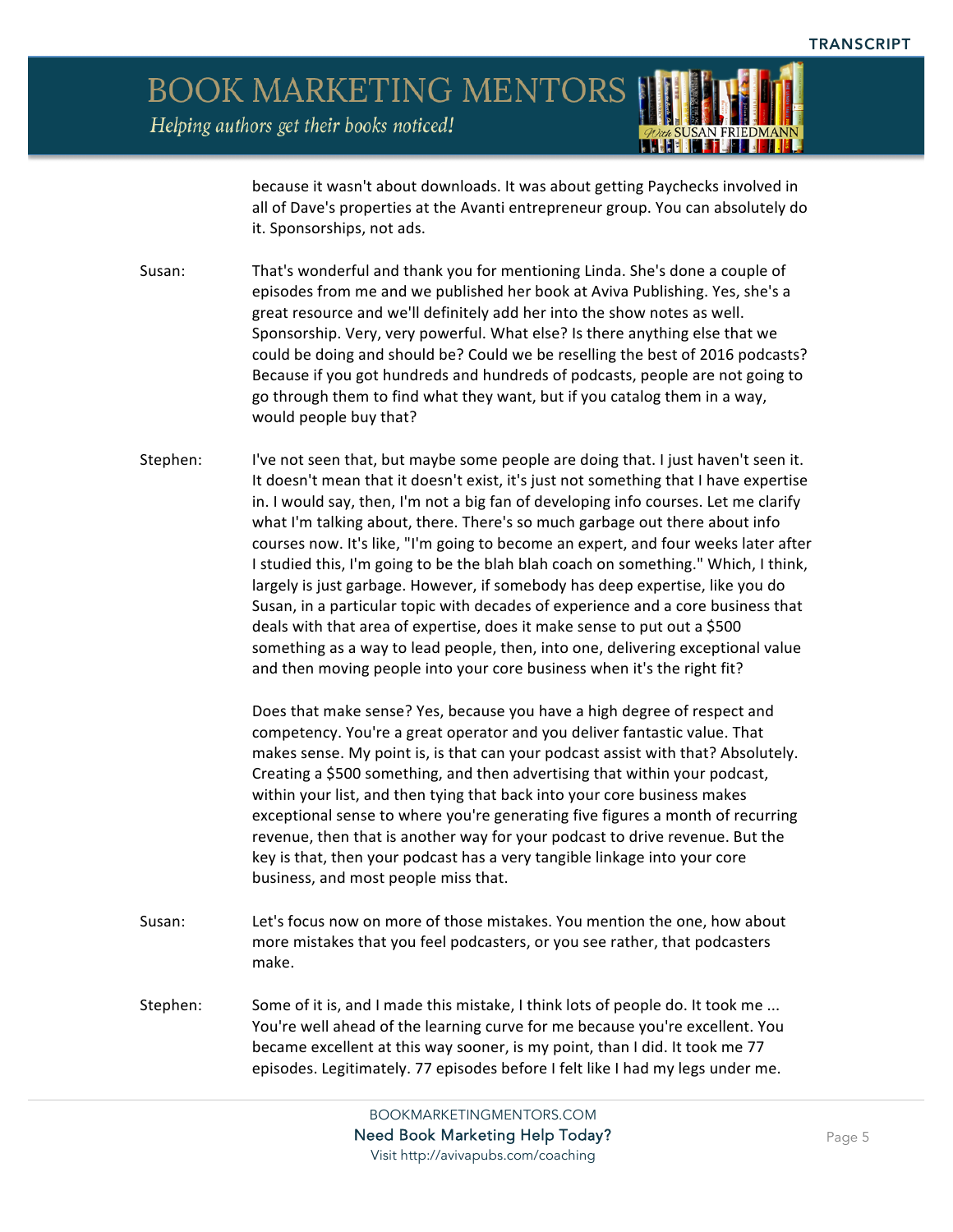BOOK MARKETING MENTORS

Helping authors get their books noticed!



Before I really knew what I was doing. Before I, quote unquote, found my voice. Here you are at episode 80 and things are smooth and your podcast has been great for a long time. It took me 77 episodes. So my point is that most podcasters, no matter how comfortable they are doing interviews, like being an interviewee, being the guest within media, I think most podcasters underestimate how hard it is and what it takes to be good. Being good really matters. You have to be good or you want to keep an audience. Took me 77 episodes to figure that out and finally I did.

I think the mistake is completely underestimating the platform, the skill that's required, and then not practicing. Not practicing in order to be good. Just thinking it's going to come to you somehow. You haven't done it before and it's just going to come to you. That doesn't work. You have to be good and you have to work at it. Practicing your craft, or I should say maybe the mistake is not practicing your craft and thinking you're just going to wing it is going to set you up for failure.

- Susan: What other perspective do you think would be helpful for our listeners with regard to podcasting?
- Stephen: I think the perspectives to really keep at the forefront arts how does this tie into your business, what content really aligns with your business, like what questions do you want to ask your guests, in order to pull out of them, indeed, what it is you want to learn so that you can learn just like your listeners can. But then also what your listeners really want to get out of this so they can feel like that was really valuable to hear that, to learn from that perspective. Then how does that entire conversation tie into your biz dev and then how does that growing community give you the right opportunity to sell a sponsorship? How does that content out of that episode give you the opportunity, then, to cut that episode up into multiple different extensions from the one piece of audio?

For example, can you take that audio, transcribe it, turn it into long form show notes that can then be optimized for search? Yeah, absolutely. Can you take that long form show note, then, that you just created, can you turn that into an article that you can then post on LinkedIn? Absolutely. Can you take that one long form episode and cut it up into 10 different soundbites you can put out onto Facebook? Yep. Can you cut it into 10 tweets so that you can extend your audience on twitter? Yep. Can you then create, maybe visualize, key quotes that your guests shared, pieces of wisdom and expertise, turn those into quotes tied to photos that you can put out on Instagram? Absolutely.

I think that also the piece, from my experience, that business owners who are also doing podcasting, the missed opportunity or in your words the mistake, is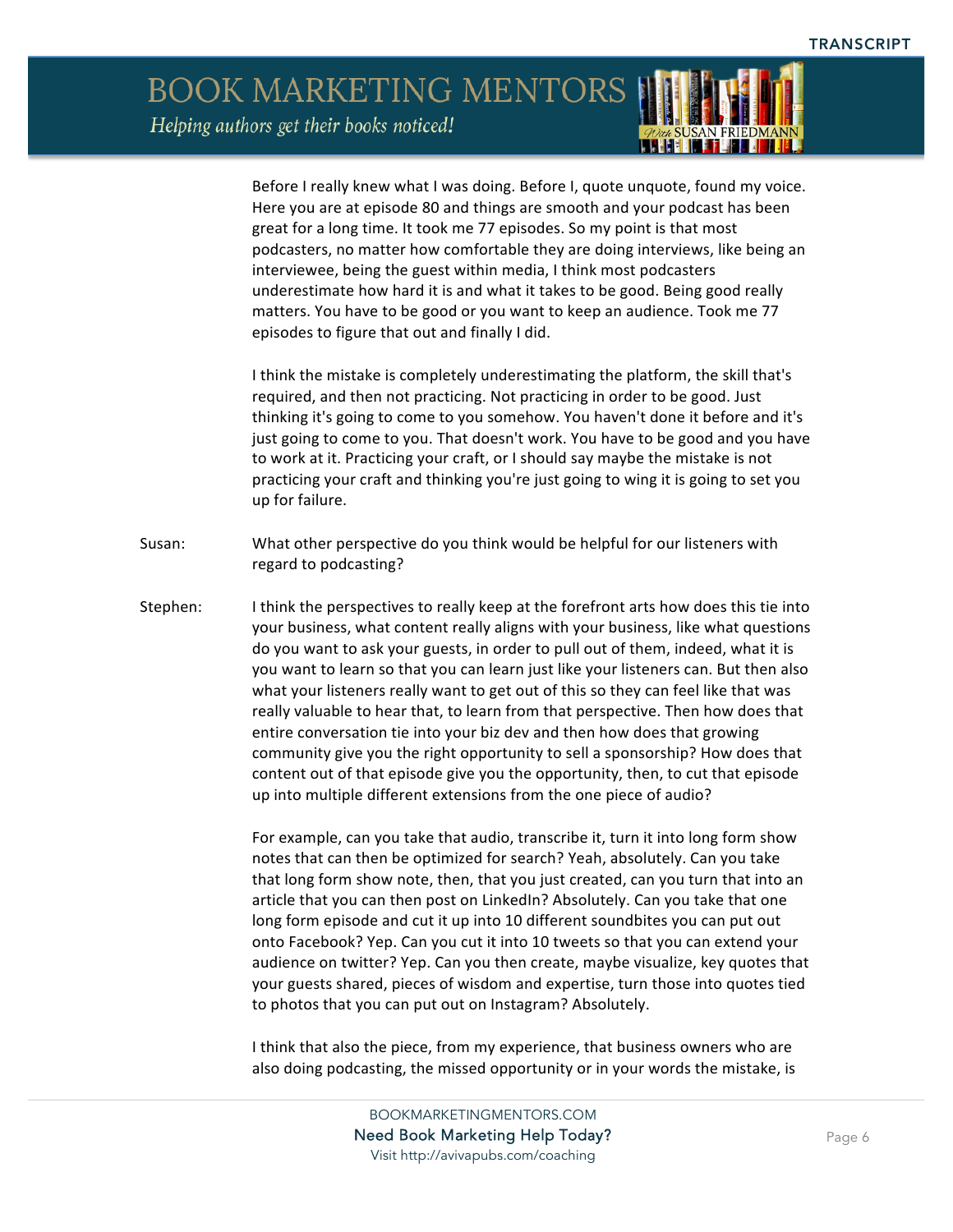**BOOK MARKETING MENTORS** 

Helping authors get their books noticed!

that they're not paying attention to how organic traffic can increase because of how they're treating their long form show notes. Those can all be optimized. Pulling that into, then many different forms or platforms on social to really add value across their entire community. Because everybody engages with your content in different ways. Different platforms and so forth. Being able to nurture your audience across many platforms is a huge, huge opportunity. I think that more podcasters are going to be paying attention to that as we continue to see podcasting grow but I think we're on the early end that we're the early part of that curve.

- Susan: I'm thrilled to be on board with it, right now then, if we're on the early part. I thought I was a late comer into this but no, that's great. Let's transition a little bit and talk about the optimization. You mentioned it and I believe that would involve SEO, search engine optimization. Talk to us more about that, if you would please. Because I know you're an expert in that area as well.
- Stephen: Well, and it's so fun. I mean, I love SEO. My first book back in 2009 was on search engine optimization. A lot of things have obviously changed since then as Google continues to change their algorithm. A podcast is really creating the hard content first. As you well know because you work with so many authors. Sometimes, somebody who wants to be an author, sometimes the challenging thing is getting your butt in the seat and really having that discipline to write. being able to do that consistently over a period of time and then, eventually, if they are consistent, they'll have a boat out of it potentially. What the podcast does is it gives you a chance to interview, like you mentioned, Linda. I interviewed her for chapter 16 of the book. We transcribed it and we put that into the book. This profitable podcast thing that you mentioned earlier.

Now, what we can do with that transcription is we can now optimize it for search and put that out as show notes, or as an article on LinkedIn. As long as you have between 500 to 1000 words of content, and most episodes, the transcription will certainly give you that, it can then be optimized for search. Google loves that type of quality content. Is there an opportunity there? Yes. If you're doing a podcast, a weekly show like you are Susan, that is essentially one big piece of high quality content that could be optimized for search that Google's going to love and bring more people to your website. I would certainly encourage your listeners to think about how their interviews could essentially be, then, transcribed and turned into show notes or blog posts. Then, they've essentially created two pieces of content from one interview. It's a great way to shorten the path.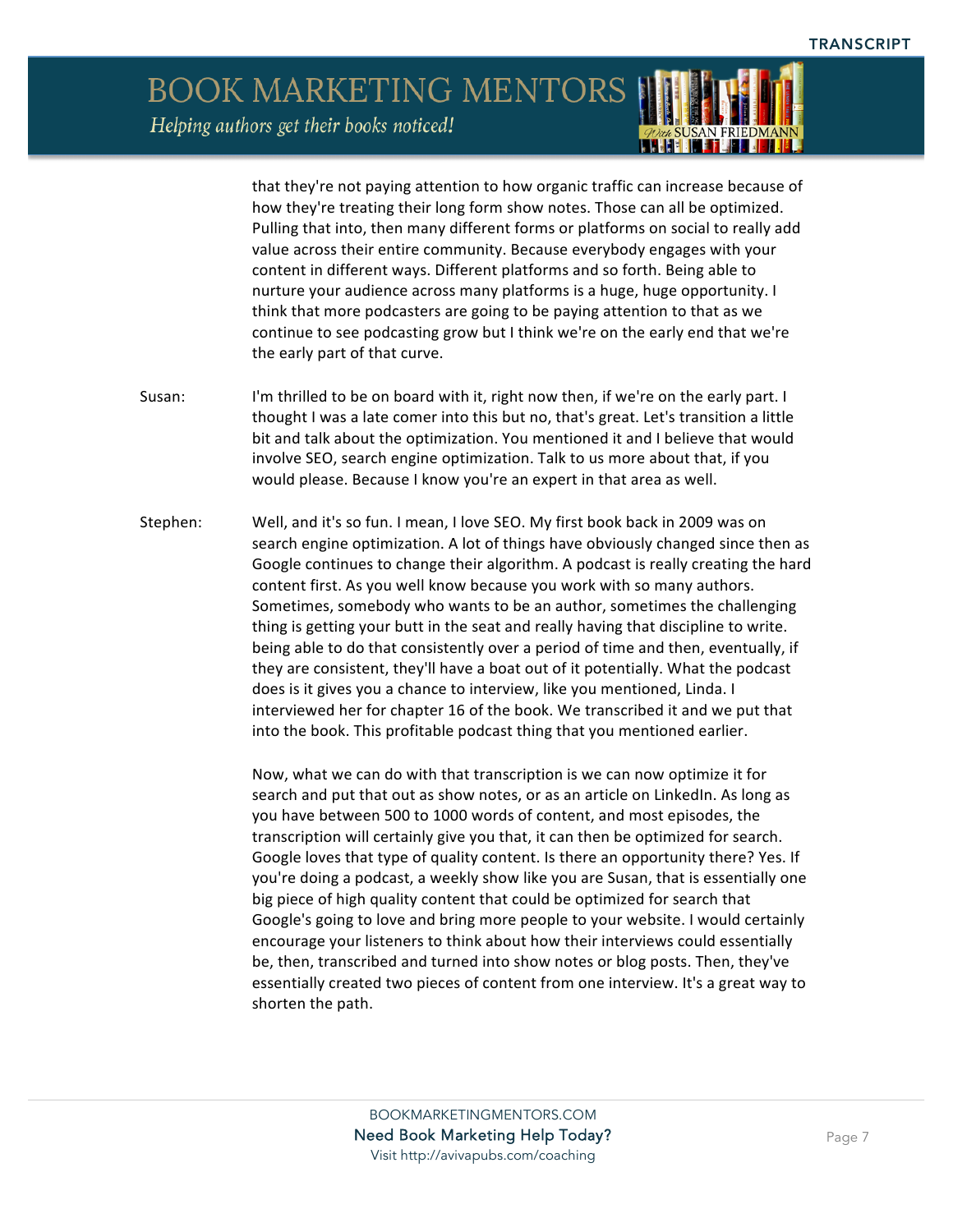## **BOOK MARKETING MENTORS**

Helping authors get their books noticed!



- Susan: Let's talk about show notes. What exactly is a show note in terms of when you relate it to a podcast? Is it the transcription of the interview or is it more than that?
- Stephen: That's a great question. Here I'm using a buzzword-y term so thank you for that. Show notes are, there is a variety of different way to do them. A lot of it has to do with the preference, the style of the host and what he or she wants to create for their show. Essentially, the show notes are the executive summary. The cliff notes, if you will, of the show. Some people do just bullet points. "These are the things that I learned from Susan today and these are the highlights that she shared and the expertise." Then, they can listen to the full episode if that summary was intriguing enough. Or, what some people do, and we often do this for clients, is we take that audio episode or that audio file, transcribe it through Rev.com or a different provider, and then we get the full transcript. From that we take the show notes, instead of doing a cliff notes version, we actually got deep.

We're not sharing the full transcript because sometimes those are a little bit painful to read, but instead trimming it down, changing some of the colloquialisms out of some of the informal grammar and whatnot. Really making it a nice people piece. Generally it's about 15 to 2000 words. Loves that kind of stuff. There are short show notes, there are longer form show notes. Has to do with the style that your particular show warrants but then being able to leverage the longer form for SEO makes a lot of sense to do that.

- Susan: Currently I have the interview transcribed and I put it as a PDF download on the website. Is that searchable? Would Google pick up on that at all? How does that work?
- Stephen: Google does but not as much as what one might think. Here's what I mean by that. Could you go to Google and search for keywords and so forth that are found within that PDF and will Google find that PDF and have they indexed and ranked it? Probably. Is it ranked as high as it could be if it was just a piece of content, like a blog page or show notes page on your website versus a PDF? No. Because you can't apply the full SEO recipe as we like to call it to a PDF as you could if it was a normal content page within your website, for example. Within a PDF, you can't assign a page title. You can't assign a meta-description. You can't assign a keywords field. Then, once you're in the body content, you can't assign a letter, you can't put in images with alt text. It's difficult to apply the SEO best practices to a PDF.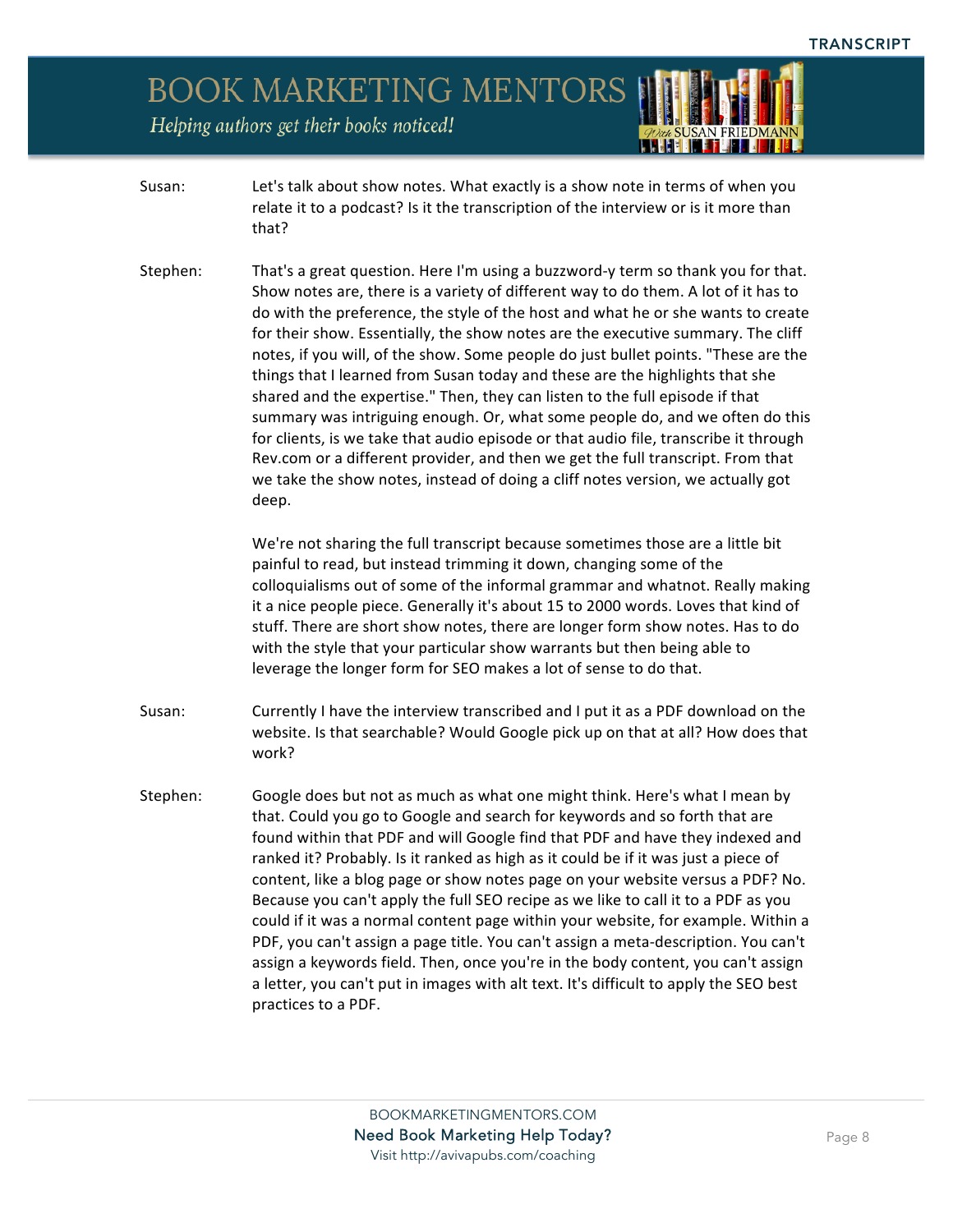

It doesn't mean that Google won't index it and that people won't find it, but you give yourself a greater opportunity to drive organic if it wasn't a PDF and it was just part of a regular content page within your website.

- Susan: So you would have a separate page that would be the show notes for that interview?
- Stephen: Yep and then I would include the content, as opposed to including it as a PDF, not that that's a bad thing, but I think what you're asking me is how can you best optimize show notes and that would be put that into, if it's a WordPress based site, put that into a post, all of that content, as opposed to a PDF that somebody might click and download. You could still have the PDF as a click and download in case that would be a usability thing nice and easy for your listeners to get that full transcript but I think that you can leverage that content in a different way and more advantageous to you if you optimize it as part of that post within your website.
- Susan: I know, Stephen, our listeners are probably itching to know how to get hold of you because you're sharing such fabulous valuable priceless information. So give us some contact info that they can get hold of you.
- Stephen: You can find me at predictiveroi.com. You can find me at onwardnation.com as well. My direct email address, and I reply to every single one, is Stephen, S-T-E-P-H-E-N, at predictiveroi.com. Anybody has any questions concerns, whatever it might be, I'm happy to share whatever insights I can. So send me your questions and I'd be happy to answer. I have no fancy filing system or filters or anything like that. If you send me an email to stephen@predictiveroi.com, it'll be me who replies back to you. I'm happy to share whatever I can to help.
- Susan: Is it possible to preorder your book now?
- Stephen: Thank you for that, that was very kind. Yes, it is already listed on Amazon. If you go to Amazon and search for Stephen Woessner, which is W-O-E-S-S-N-E-R, it should pop up with my author page there. Or, if you search for profitable podcasting it should pop up that way. I believe Amacom, my publisher, is going to release it on September 14th, I think is what the current date is. Yes, it should be available for preorder now.
- Susan: Well, I'm going up there and doing that. I'll also put a link on your page with the cover of the book so that our listeners can go and preorder it as well. Stephen, if you were to leave our listeners with a golden nugget of information, what would that be?